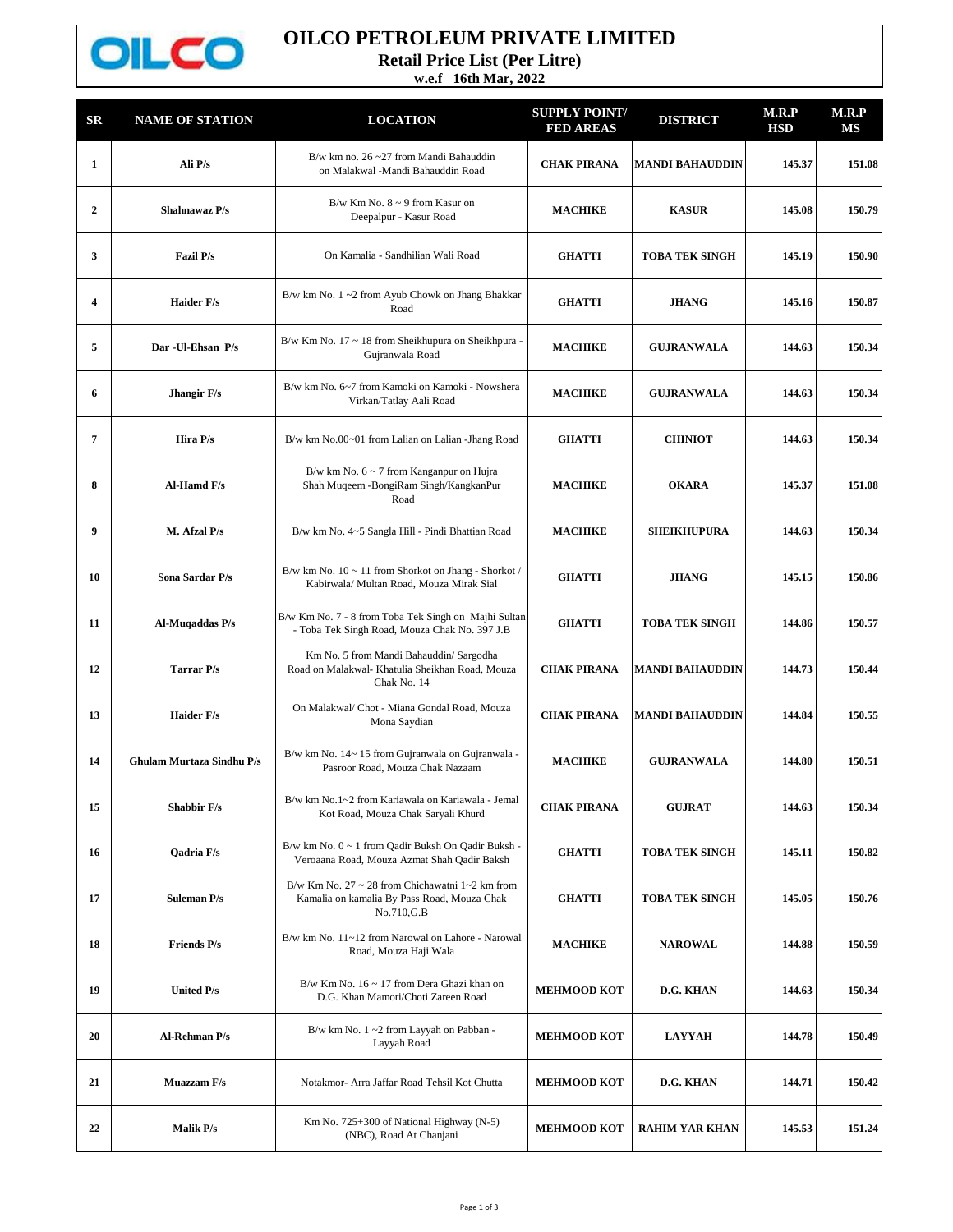

## **OILCO PETROLEUM PRIVATE LIMITED**

**Retail Price List (Per Litre)**

**w.e.f 16th Mar, 2022**

| $\mathbf{S}\mathbf{R}$ | <b>NAME OF STATION</b>        | <b>LOCATION</b>                                                                                                               | <b>SUPPLY POINT/</b><br><b>FED AREAS</b> | <b>DISTRICT</b>       | M.R.P<br><b>HSD</b> | M.R.P<br><b>MS</b> |
|------------------------|-------------------------------|-------------------------------------------------------------------------------------------------------------------------------|------------------------------------------|-----------------------|---------------------|--------------------|
| 23                     | Al-Raheem F/s                 | Chak No.123 - B/TDA B/w Km No. $1 \sim 2$ from Layyah-<br>Multan By Pass Road on Layyah City- Multan/ DG Khan<br>By Pass Road | <b>MEHMOOD KOT</b>                       | <b>LAYYAH</b>         | 144.77              | 150.48             |
| 24                     | Awaisia P/s                   | Km No. 10 of Chowk Bahadar Pur to Chowk Shahbaz<br>Pur Road                                                                   | <b>MEHMOOD KOT</b>                       | <b>RAHIM YAR KHAN</b> | 146.02              | 151.73             |
| 25                     | Al-Murtaza P/s                | B/w km No. 38 ~ 39 from Layyah on Garh Maharaja -<br>Chowk Azam ~ Layyah Road, Mouza 375/ TDA                                 | <b>MEHMOOD KOT</b>                       | <b>LAYYAH</b>         | 145.01              | 150.72             |
| 26                     | M. Shafi P/s                  | Km No. 3 ~ 4 from Naiwala Bangla on Naiwala Bangla<br>- Shirinwala Road, Mouza Chak No. 142/9 -L                              | <b>SAHIWAL</b>                           | <b>SAHIWAL</b>        | 144.63              | 150.34             |
| 27                     | AL-Karam P/s                  | B/w km No.0~1 from Fattoo Mor on Fattoo Mor Nai<br>Wala Bangla Road, Mouza Chak No.133/9-L                                    | <b>SAHIWAL</b>                           | <b>SAHIWAL</b>        | 144.63              | 150.34             |
| 28                     | Rana F/s                      | 4 km from N(5) Gamber Chowk on Noor Shah-Ghamber<br>Road                                                                      | <b>SAHIWAL</b>                           | <b>SAHIWAL</b>        | 144.63              | 150.34             |
| 29                     | Ellahi Baksh P/s              | 2.9 km from 50 Pull Adda on Ghaziabad - Kassowal<br>Road                                                                      | <b>SAHIWAL</b>                           | <b>SAHIWAL</b>        | 144.63              | 150.34             |
| 30                     | <b>Chaudhary P/s</b>          | B/w km No. 6~7 from Adda Shabeel on Adda<br>Shabeel - Naiwala Bangla Road, Chak No. 140/9 - L                                 | <b>SAHIWAL</b>                           | <b>SAHIWAL</b>        | 144.63              | 150.34             |
| 31                     | <b>Munawar</b> P/s            | B/w km No. 77~78 from Bahawal pur & B/w 98~99<br>from Bahawal Nagar on Bahawalpur Road, Mouza Qaim<br>Pur                     | <b>VEHARI</b>                            | <b>BAHAWALPUR</b>     | 144.63              | 150.34             |
| 32                     | AL-Madina P/s                 | B/w km No. 0~1 from Kassowal on Kassowal<br>- Talumba Road, Mouza Chak No. 4/14-L                                             | <b>SAHIWAL</b>                           | <b>SAHIWAL</b>        | 144.63              | 150.34             |
| 33                     | <b>Adil Hamza P/s</b>         | B/w km No.5~6 from Taj Chowk on Taj Chowk -<br>Ahmedpur/Chowk Sawatera Road, Mouza Ahmed Pur<br>Lumma                         | <b>MEHMOOD KOT</b>                       | <b>RAHIM YAR KHAN</b> | 145.53              | 151.24             |
| 34                     | Nayyar P/s                    | B/w Km No.7~8 on Qadirpur/ Rawan - Tatepur Road,<br>MouzaTatepur,                                                             | <b>MEHMOOD KOT</b>                       | <b>MULTAN</b>         | 144.71              | 150.42             |
| 35                     | Zam Zam P/s                   | $B/w$ km No. $21 \sim 22$ from Minchinabad on<br>Minchinabad - Head Sulemanki Road, Mouza Shrafpur                            | <b>VEHARI</b>                            | <b>BAHAWALNAGAR</b>   | 145.30              | 151.01             |
| 36                     | Afzal & Sons P/s              | B/w km No.0~1 from Adda Bareka on Hasil Saru-Head<br>Sulemanki/Macleod Gunj Road, Mouza Bareka Ottar                          | <b>VEHARI</b>                            | <b>BAHAWALNAGAR</b>   | 145.40              | 151.11             |
| 37                     | Lilla F/s                     | b/w Km No. 40 ~ 41 Khushab /Lilla - Pind<br>Dad Khan Road                                                                     | <b>GHATTI</b>                            | <b>KUSHAB</b>         | 145.43              | 151.14             |
| 38                     | <b>Gondal P/s</b>             | $B/w 10 \sim 11$ km from Bhera on<br>Malakwal/Bhera - Shahpur/Johrian Road                                                    | <b>GHATTI</b>                            | <b>SARGODHA</b>       | 145.22              | 150.93             |
| 39                     | Nazim P/s                     | $B/w$ Km No. $9 \sim 8$ from Abdaal Chowk on Abdaal to<br>Hujjan Road, Mouza Salam                                            | <b>GHATTI</b>                            | <b>SARGODHA</b>       | 145.03              | 150.74             |
| 40                     | Ali P/s                       | 1.4 Km from Sillanwali By Pass Chowk on Sillanwali<br>Barana Road                                                             | <b>GHATTI</b>                            | <b>SARGODHA</b>       | 144.77              | 150.48             |
| 41                     | Ali Petroleum                 | B/w Km No.24 $\sim$ 25 from Fath Pur on Mianwali -<br>Muzaffargarh Road, Mouza Chak No. 67/ML                                 | KOTLA JAM                                | BHAKKAR               | 144.63              | 150.34             |
| 42                     | Afnan F/s                     | $B/w$ km No. 54 $\sim$ 55 from Bhakkar on Kallur<br>Kot - Bhakkar Road, Mouza Kaluual Dagar                                   | KOTLA JAM                                | BHAKKAR               | 144.63              | 150.34             |
| 43                     | <b>Draz Khel Brothers P/s</b> | B/w km No. 17~18 from Sargodha on Sargodha -<br>Khushab/ Mianwali Road, Mouza Dhrema                                          | <b>GHATTI</b>                            | <b>SARGODHA</b>       | 144.93              | 150.64             |
| 44                     | Fakhr-E-Lasani P/S            | 6.4 km from Wagha Stop & 1.9 km from<br>Kingra Adda Stop on Kingra Sialkot Road, Mouza<br>Bhaloor Barhamna                    | <b>MACHIKE</b>                           | <b>SIALKOT</b>        | 145.39              | 151.10             |